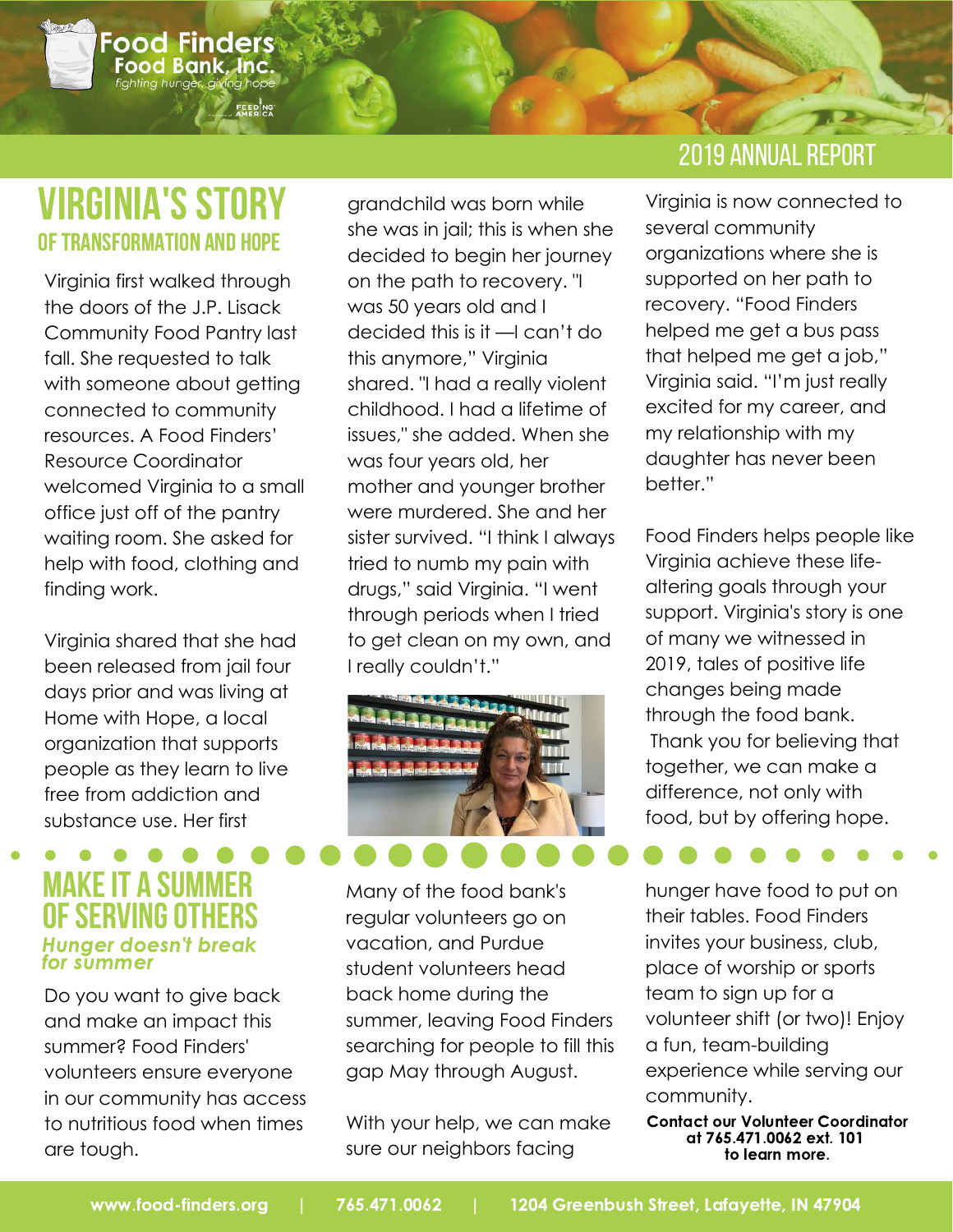You helped us move even closer to the day when no one struggles with hunger in our community.



or 9,645,344 pounds provided for people facing hunger 8 million meals



of protein provided 1.85 million pounds



to community resources through the Resource Coordination Program 636 people connected



of fresh fruits and vegetables provided 1.8 million pounds



provided through the J.P. Lisack Community Food Pantry 1.6 million meals



## 210 education classes

offered at the Food Resource & Education Center



provided to 2,800 students every week at 72 schools through the BackPack Program 103,600 backpacks



served by volunteers in our community 47,464 hours



of food provided 1.7 million pounds

through the Mobile Pantry Program

### 6,689,411 pounds

of food provided through the Agency Partner Program

## /Esting in our success Thank you for making our work possible!

Full financials are available on our website, food-finders.org.

|            | $\boldsymbol{\mathscr{L}}$ 2019 Highlights<br>You ł<br>$\overline{O}$                                                        |
|------------|------------------------------------------------------------------------------------------------------------------------------|
|            | 8 million meals<br>or 9,645,344 pounds<br>provided for people<br>facing hunger<br>1.85 million pounds<br>of protein provided |
|            | 636 people connecte<br>to community resources<br>through the Resource<br>Coordination Program                                |
|            | 103,600 backpacks<br>provided to 2,800 student<br>every week at 72 school:<br>through the BackPack Progr                     |
|            | 47,464 hours<br>served by volunteers<br>in our community                                                                     |
|            | <b>INVESTI</b><br><b>Thank you f</b>                                                                                         |
|            | Full financials are av<br><b>REVENUE SOURCES</b><br>\$3,559,198 in fiscal year 2019<br>Individuals + Businesses 45%          |
| Grants 16% |                                                                                                                              |
|            | <b>Programs + Product 11%</b>                                                                                                |
| Events 10% |                                                                                                                              |
|            | Government Reimbursements 9%                                                                                                 |
|            | United Ways 6%                                                                                                               |
|            | In-kind + Miscellaneous 3%                                                                                                   |
|            | Eood Finders Eood Bank's fi                                                                                                  |

REVENUE SOURCES FOOD SOURCES 9,313,464 pounds received in fiscal year 2019

| 0, 10 1 2001100 100011 001 11 110001 7001 201 |                                    |  |
|-----------------------------------------------|------------------------------------|--|
|                                               | <b>USDA Commodities 33%</b>        |  |
|                                               | <b>Retail Donations 23%</b>        |  |
|                                               | <b>Purchased Product 15%</b>       |  |
|                                               | <b>Feeding America 13%</b>         |  |
|                                               | <b>Other Food Banks 9%</b>         |  |
|                                               | <b>Individuals + Businesses 5%</b> |  |

Food Drives 2%

**0 10 20 30 40 50** Food Finders Food Bank's fiscal year runs October 1 through September 30.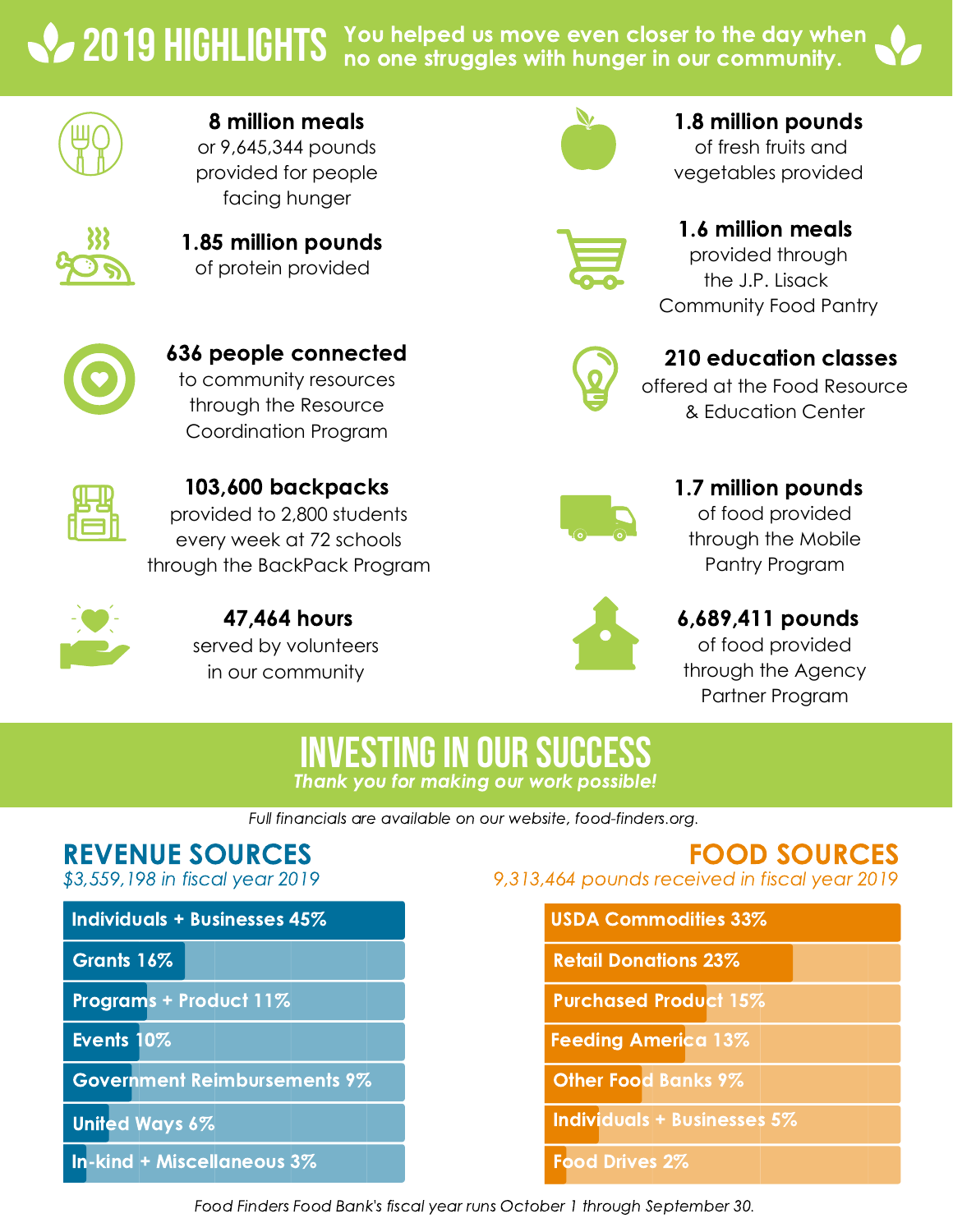# MAJOR GIFTS

Thank you to the following foundations, businesses and organizations who provided contributions of \$2,500 or more to the food bank from October to December 2019.

Alfred J. McAllister & Dorothy N. McAllister Foundation Caterpillar Foundation Central Indiana Community Foundation Ceres Solutions, LLP The Community Foundation of Greater Lafayette – Olson Community Endowment Fund Fleet Feet Sports Friends of Downtown, Inc. The Glick Fund Hartman Charitable Trust The Kroger Co. Foundation Land O' Lakes Foundation Neuhoff Media Lafayette Norfolk Southern Foundation North Central Health Services Old National Bank Foundation SIA Foundation Subaru of Indiana Automotive, Inc. Susan's Freeman Bay Sushi Don Valero Renewables Vectren Foundation Walmart Foundation

# Katy's **CORNER**

I am often asked how Food Finders knows that those who seek help from us really need it. for a few hours to be able to answer this question.

The sad truth is that people avoid using food pantries until they are completely out of options. Forty-one percent of the food insecure in Tippecanoe county earn too stamps).

When new clients come to our pantry we assist them with SNAP applications and encourage this, clients can save their transportation or childcare. This is a difficult message to convey because most people want to is to help stabilize households by enabling people to count on

# **PLAN FOR THE FUTURE WITH** OUR Red Sock Society

As a friend of Food Finders Food Bank, no one knows better than you that it is vitally important for us to be a steady presence now and in the future. We strive to make connections and create opportunities in which people struggling with hunger can access the resources they need.

Knowing this, would you consider creating a legacy gift through our Red Sock Society? Whether made during your lifetime or after, creating a lasting gift to Food Finders is a tribute to our mission, which we know is important to you and your family.

us for food and avoid falling

Most of the people that use the Lisack pantry live in a household where one or more people are employed but they do not earn enough to make ends meet. household food insecurity. Our most recent report from January 2020 demonstrates that twentyfour percent of our clients need help finding and affording health care. Twenty percent cannot find affordable housing and fourteen percent need help finding a job. Eight percent need help with a legal problem and seven percent have a diagnosed mental health problem. Food insecurity is never the only problem.

Food Finder's goal is to solve hunger today and end hunger tomorrow. People cannot begin the arduous climb out of poverty on an empty stomach.



Katy O'Malley Bunder President/CEO

Your planned gift to Food Finders will ensure stability. It will allow us to continue as a the leading hunger-relief organization for North Central Indiana for decades to come, ensuring access to nutritious food for anyone in need.

If you or a loved one is interested in creating a planned gift, please call Kier Crites at 765.471.0062 x219. Let's discuss selecting the right gift that reflects your values and desire to create a lasting legacy of hope, dignity and security for people in need.